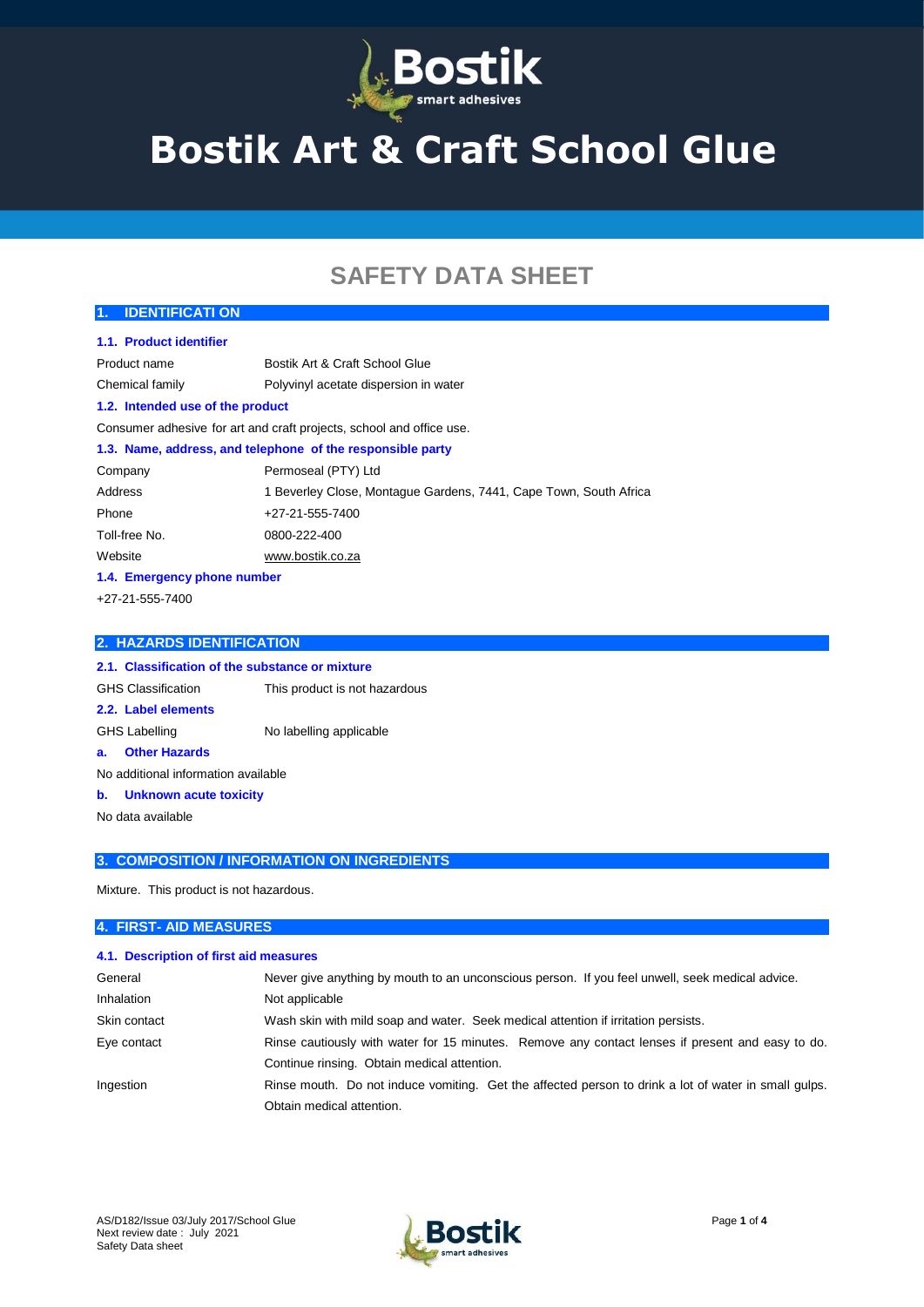#### **4.2. Most important symptoms and effects both acute and delayed**

| General            | May cause irritation.                                                                           |
|--------------------|-------------------------------------------------------------------------------------------------|
| Inhalation         | None expected under normal conditions of use.                                                   |
| Skin contact       | Not expected to cause skin irritation.                                                          |
| Eye contact        | Not expected to cause eye irritation.                                                           |
| Ingestion          | Not expected to show any significant signs or symptoms indicative of any adverse health hazard. |
|                    | 4.3. Indication of any immediate medical attention and special treatment needed                 |
| Note to physicians | Treat symptomatically                                                                           |

#### **5. FIRE-FIGHTING MEASURES**

| 5.1. Extinguishing media                                   |                                                                                                 |
|------------------------------------------------------------|-------------------------------------------------------------------------------------------------|
| Suitable extinguishing media                               | Water, dry chemical powder, foam, carbon dioxide or sand                                        |
| Unsuitable ext.media                                       | Not applicable.                                                                                 |
| 5.2. Special hazards arising from the substance or mixture |                                                                                                 |
| Fire hazard                                                | Not flammable.                                                                                  |
| <b>Explosion hazard</b>                                    | Product is not explosive.                                                                       |
| 5.3. Advice for firefighters                               |                                                                                                 |
| Firefighting instructions                                  | Exercise caution when fighting any chemical fire.                                               |
| Protection during firefighting                             | Firefighters should wear full protective gear. Do not enter fire area without proper protective |
|                                                            | equipment, including respiratory protection.                                                    |
| Hazardous combustion products                              | Under certain conditions of combustion, traces of toxic substances cannot be excluded.          |

#### **6. ACCIDENTAL RELEASE MEASURES**

|                                       | 6.1. Personal precautions, protective equipment and emergency procedures                                 |
|---------------------------------------|----------------------------------------------------------------------------------------------------------|
| General measures                      | Do not get in eyes or skin, or on clothing.                                                              |
| 62 For non-emergency personnel        |                                                                                                          |
| Protective equipment                  | Use appropriate personal protection equipment (PPE)                                                      |
| Emergency procedures                  | Evacuate unnecessary personnel.                                                                          |
| 6.3. For emergency personnel          |                                                                                                          |
| Protective equipment                  | Use appropriate personal protection equipment (PPE)                                                      |
| Emergency procedures                  | Secure the area and evacuate unnecessary personnel.                                                      |
| <b>6.4. Environmental precautions</b> |                                                                                                          |
|                                       | Prevent entry to sewers and public waters. Notify authorities if product enters sewers or public waters. |
|                                       | 6.5. Methods and materials for containment and cleaning up                                               |
| For containment                       | Prevent further spillage                                                                                 |
| Methods for cleaning up               | If recovery is not feasible, absorb with inert material. Place in a container suitable for disposal.     |
|                                       | Dispose of in accordance with current local legislation.                                                 |
| 6.6. Reference to other sections      |                                                                                                          |
|                                       |                                                                                                          |

Refer to Section 8, Exposure controls and personal protection

#### **7. HANDLING AND STORAGE**

## **7.1. Precautions for safe handling** Handling temperature Normal ambient temperature Hygiene measures **Handle in accordance with good industrial hygiene and safety procedures.** Wash hands and other exposed areas with mild soap and water before eating or drinking. **7.2. Conditions for safe storage, including any incompatibilities**

| Storage conditions     | Store in a dry, cool and well-ventilated place. Keep container closed when not in use. |
|------------------------|----------------------------------------------------------------------------------------|
| Incompatible materials | Organic solvents, strong acids, strong alkalis, salts, alcohols                        |
| Maximum storage period | 12 months, but may vary depending on storage conditions.                               |

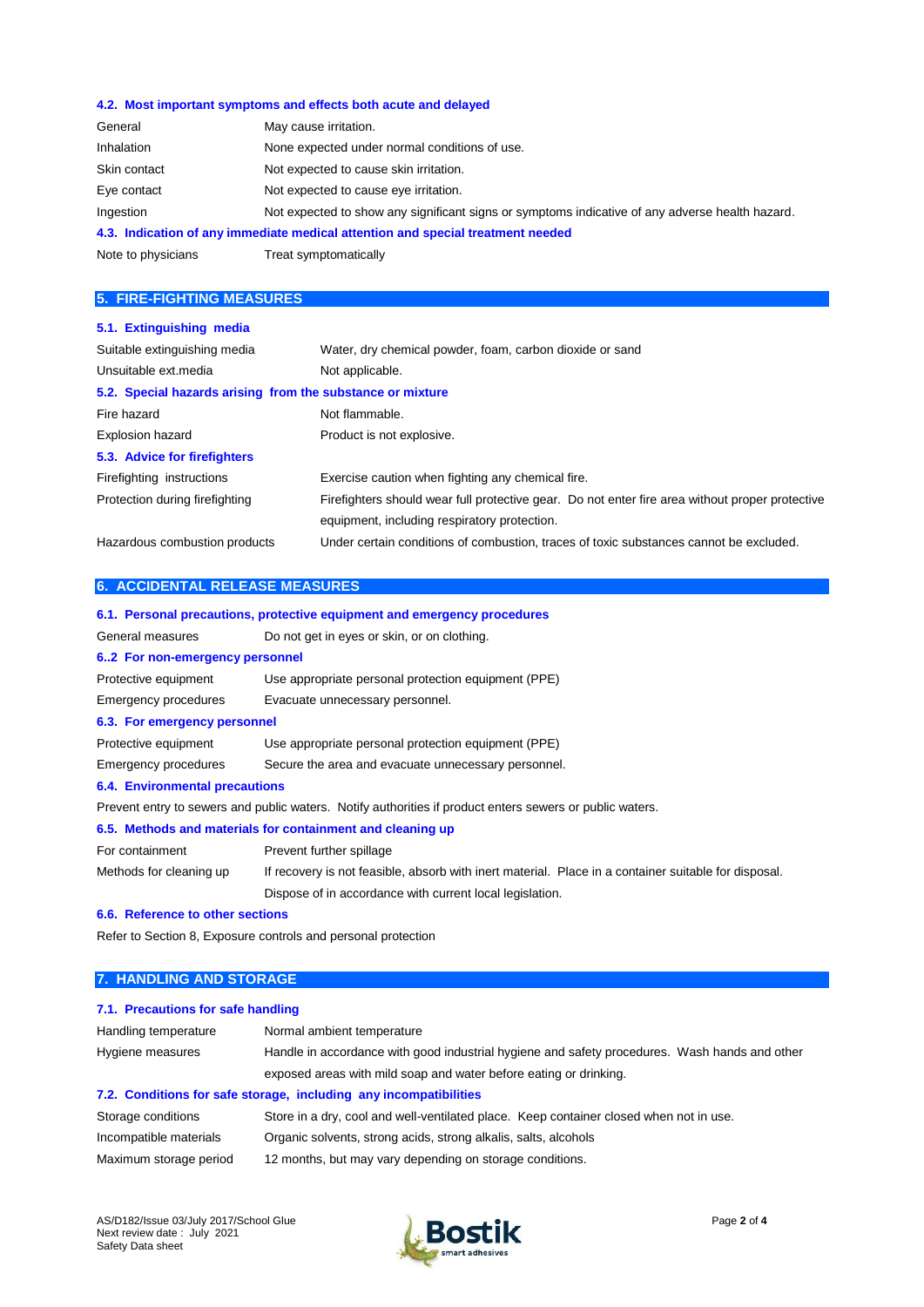#### **8. EXPOSURE CONTROLS AND PERSONAL PROTECTION**

#### **8.1. Control parameters**

There are no established exposure limits for this product.

#### **8.2. Exposure controls**

| Engineering controls          | Provide good ventilation when handling large quantities. No special measures are required if |
|-------------------------------|----------------------------------------------------------------------------------------------|
|                               | stored and handled as above                                                                  |
| Personal protective equipment | Not required                                                                                 |
| Hand protection               | Not required                                                                                 |
| Eye protection                | Not required                                                                                 |
| Skin and body protection      | Not required                                                                                 |
| Respiratory protection        | Not required under normal conditions of use in a well-ventilated space                       |
| Other information             | When using, do not eat or drink                                                              |
|                               |                                                                                              |

#### **9. PHYSICAL AND CHEMICAL PROPERTIES**

| Appearance            | White viscous liquid |
|-----------------------|----------------------|
| Odour                 | Characteristic PVAc  |
| Density $(q/cm^3)$    | Approximately 1.06   |
| pH                    | Approximately 6.0    |
| Boiling point (°C)    | Approximately 100    |
| Solubility in water   | Miscible             |
| Solubility in solvent | Incompatible         |

#### **10. STABILITY AND REACTIVITY**

| Reactivity                         | None expected under normal conditions                                                        |
|------------------------------------|----------------------------------------------------------------------------------------------|
| Chemical stability                 | Stable under normal conditions                                                               |
| Possibility of hazardous reactions | None expected under normal conditions                                                        |
| Conditions to avoid                | Direct sunlight. Extremely high or low temperatures. Exposed air will form dry polymer skins |
| Incompatible materials             | Organic solvents, strong acids, strong alkalis, salts, alcohols                              |
| Hazardous decomposition products   | Thermal decomposition releases carbon monoxide and carbon dioxide.                           |

#### **11. TOXICOLOGICAL INFORMATION**

This product has not undergone any toxicological testing. Acute and chronic health effects are not expected as long as good hygiene and safety precautions are followed.

### **12. ECOLOGICAL INFORMATION**

This product has not been tested for environmental effects. Based on its components, this product is unlikely to result in any detrimental ecological effects.

#### **13. DISPOSIBLE CONSIDERATIONS**

| Sewage disposal recommendations | Do not dispose waste into sewer.                                                       |
|---------------------------------|----------------------------------------------------------------------------------------|
| Waste disposal recommendations  | Whatever cannot be saved for recovery or recycling should be disposed of in accordance |
|                                 | with current local legislation                                                         |

| <b>14. TRANSPORT INFORMATION</b> |             |               |  |
|----------------------------------|-------------|---------------|--|
|                                  |             |               |  |
| Road / rail transport            | ADR / RID   | Not regulated |  |
| <b>Marine Transport</b>          | <b>IMDG</b> | Not regulated |  |
| <b>Inland waterways</b>          | <b>ADNR</b> | Not regulated |  |
| Air transport                    | IATA        | Not regulated |  |